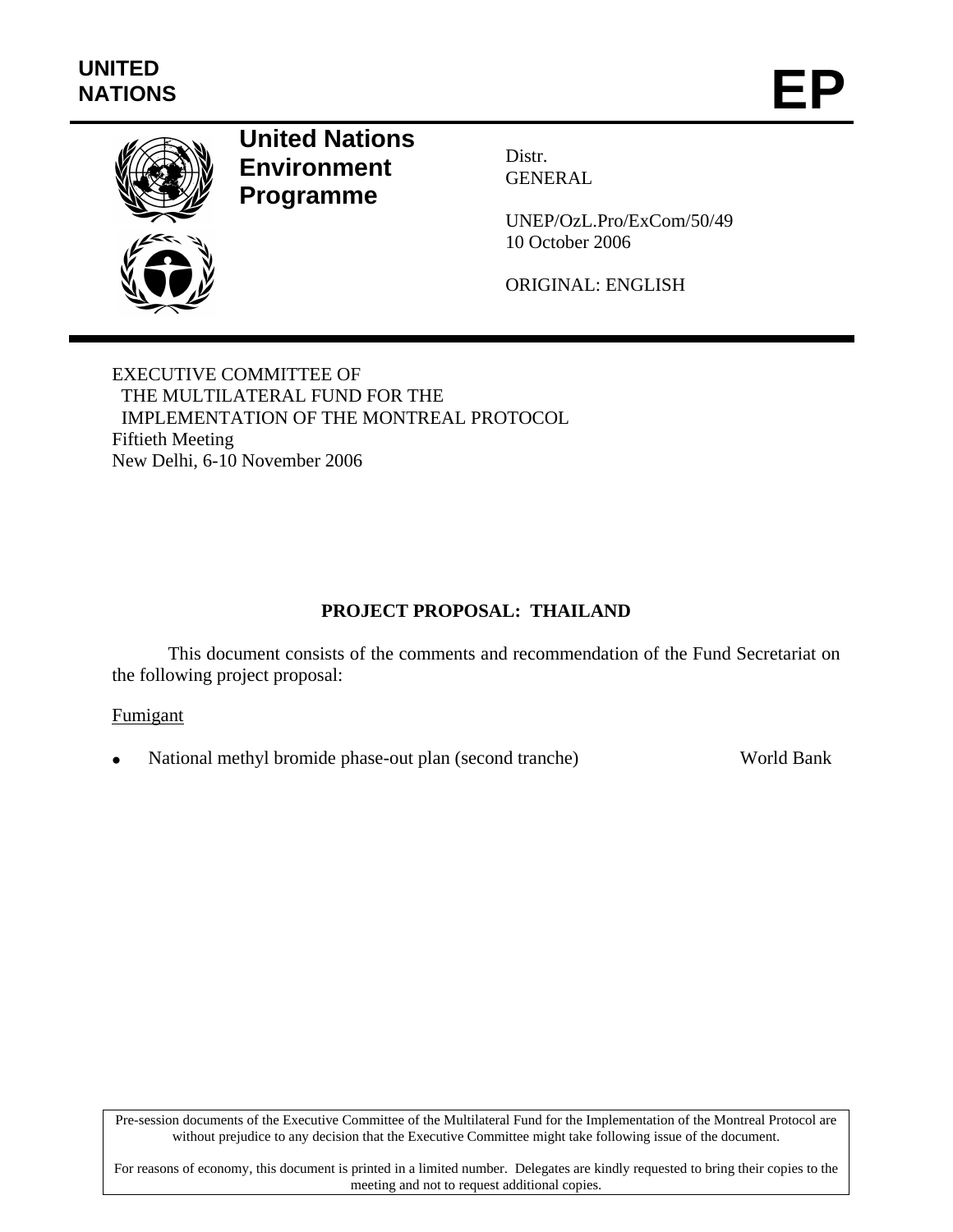# **PROJECT EVALUATION SHEET – MULTI-YEAR PROJECTS THAILAND**

#### **PROJECT TITLE BILATERAL/IMPLEMENTING AGENCY**

National methyl bromide phase-out plan (second tranche) World Bank

#### **NATIONAL CO-ORDINATING AGENCY:** Department of Agriculture (DOA)

#### **LATEST REPORTED CONSUMPTION DATA FOR ODS ADDRESSED IN PROJECT A: ARTICLE-7 DATA (ODP TONNES, 2005**, **AS OF SEPTEMBER 2006)**

Methyl bromide 145.98

#### **B: COUNTRY PROGRAMME SECTORAL DATA (ODP TONNES, 2005**, **AS OF SEPTEMBER 2006)**

| ODS | Aeroso. | Foam | Ref. | <b>ODS</b>        | $\sim$<br>Solvents | agent<br>Process | Fumigant        |  |
|-----|---------|------|------|-------------------|--------------------|------------------|-----------------|--|
|     |         |      |      | Methy'<br>bromide |                    |                  | .4509<br>149.90 |  |
|     |         |      |      |                   |                    |                  |                 |  |

**CFC consumption remaining eligible for funding (ODP tonnes)** 

**CURRENT YEAR BUSINESS PLAN:** Total funding US \$1.518 million: total phase-out 117.7 ODP tonnes.

| PROJECT DATA                                  |                                        | 2004    | 2005   | 2006         | 2007   | 2008      | 200<br>9 | 2010 | 2012 | 2013 | <b>Total</b>    |
|-----------------------------------------------|----------------------------------------|---------|--------|--------------|--------|-----------|----------|------|------|------|-----------------|
| Methyl                                        | <b>Montreal Protocol limits</b>        | 183.14  | 146.61 |              |        |           |          |      |      |      |                 |
| <b>Bromide</b>                                | Annual consumption limit               | 183.14  | 146.61 | 146.61       | 146.61 | 146.6     | 73.3     | 73.3 | 36.6 | 18.3 |                 |
| (ODP)<br>tonnes)                              | Annual phase-out from ongoing projects |         |        |              |        |           |          |      |      |      |                 |
|                                               | Annual phase-out newly addressed       | 58.66   | 36.53  | $\mathbf{0}$ |        |           |          |      |      |      |                 |
|                                               | Annual unfunded phase-out              |         |        |              |        |           |          |      |      |      |                 |
| TOTAL ODS CONSUMPTION TO BE PHASED OUT        |                                        | 58.66   | 36.53  | $\mathbf 0$  |        |           |          |      |      |      |                 |
| Total ODS consumption to be phased-in (HCFCs) |                                        |         |        |              |        |           |          |      |      |      |                 |
| Project cost as originally submitted (US \$)  |                                        |         |        |              |        |           |          |      |      |      |                 |
| Final project costs (US \$):                  |                                        |         |        |              |        |           |          |      |      |      |                 |
| Funding for the World Bank                    |                                        | 546,991 |        | 1,412,214    |        | 942,395   |          |      |      |      | 2,901,600       |
| <b>Total project funding</b>                  |                                        | 546,991 |        | 1,412,214    |        | 942,395   |          |      |      |      | 2,901,600       |
| Final support costs (US \$):                  |                                        |         |        |              |        |           |          |      |      |      |                 |
| Support cost for the World Bank               |                                        | 41,024  |        | 105,916      |        | 70.680    |          |      |      |      | 217,620         |
| <b>Total support costs</b>                    |                                        | 41,024  |        | 105,916      |        | 70.680    |          |      |      |      | 217,620         |
| TOTAL COST TO MULTILATERAL FUND (US \$)       |                                        | 588,015 |        | 1,518,130    |        | 1,013,075 |          |      |      |      | 3,119,220       |
| Final project cost effectiveness (US \$/kg)   |                                        |         |        |              |        |           |          |      |      |      | US $$12/kg$ ODP |

**FUNDING REQUEST:** Approval of funding for the second tranche (2006) as indicated above.

| SECRETARIAT'S RECOMMENDATION | Blanket approval |
|------------------------------|------------------|
|------------------------------|------------------|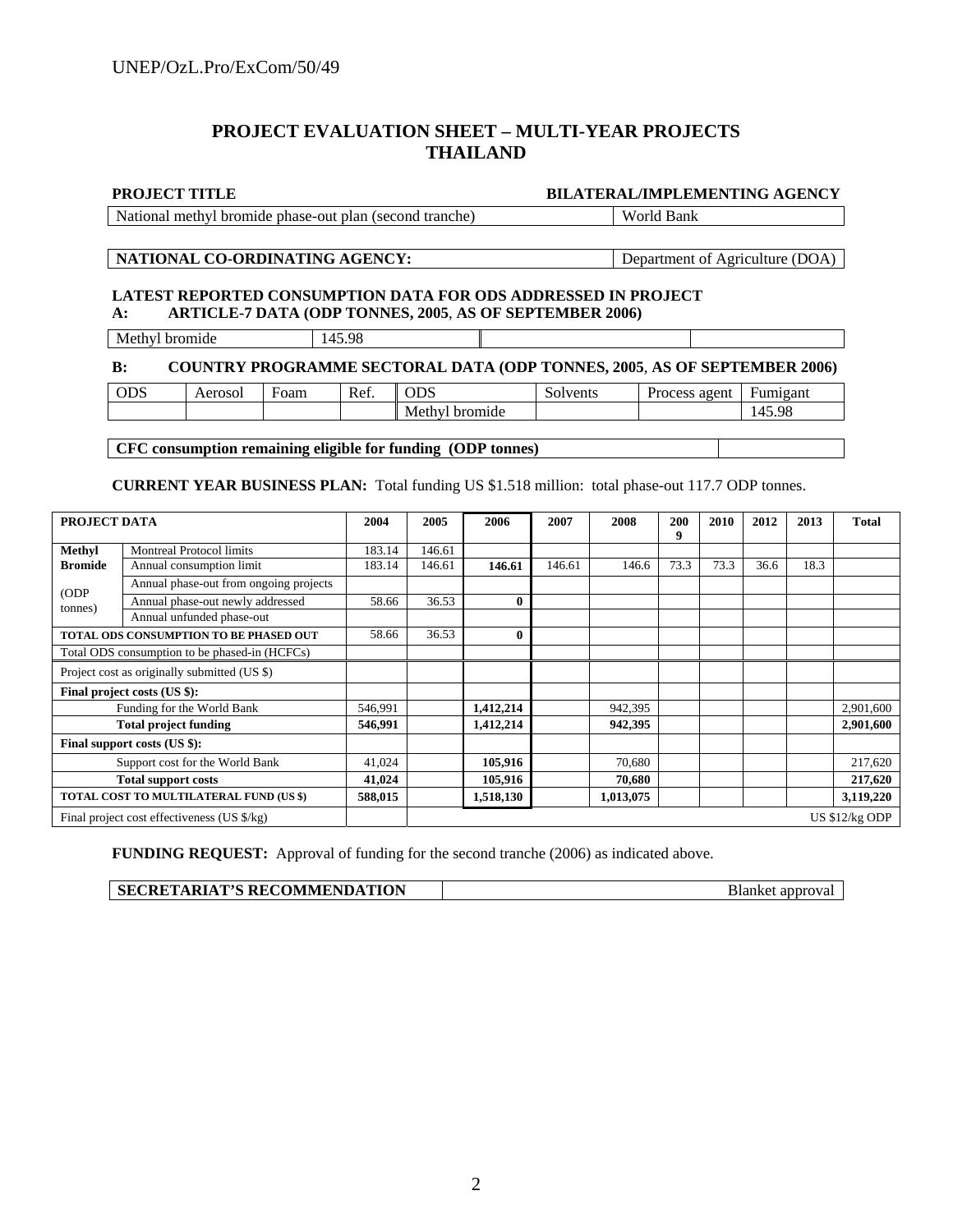# **PROJECT DESCRIPTION**

1. On behalf of the Government of Thailand, the World Bank has submitted a progress report on the implementation of the first annual programme of the national methyl bromide (MB) phase-out plan for Thailand and the request for funding for the 2007 annual programme at a total cost of US \$1,412,214, plus agency support costs of US \$105,916.

## **Background**

2. The national methyl bromide phase-out plan for Thailand was approved by the Executive Committee at its 44th Meeting, to phase-out the total consumption of controlled uses of MB in the country (241.8 ODP tonnes) by 2013. Total funding of US \$2,901,600, excluding agency support costs, was approved in principle. At the same meeting, the Executive Committee approved US \$546,991, plus agency support cost for the World Bank, for the implementation of the first work programme.

### **Progress report on the implementation of the 2004-2005 work programme**

3. The grant agreement between the Government of Thailand and the World Bank for the implementation of the national CFC phase-out plan was amended in 2005 to allow implementation of the national MB phase-out plan.

4. In the 2001-2002 period, MB consumption in the country exceeded the 2002 freeze level. In order to meet its commitments under the Montreal Protocol, the Government of Thailand set up an import quota system for non-quarantine and pre-shipment (QPS) applications of MB in 2003. The Pesticide Regulatory Sub-division of the Office of Agricultural Regulation has collected information on importers of MB, quantities of MB used for QPS and non-QPS applications, and copies of registration and license certificates.

5. Two technical training programmes for fumigation service companies have been conducted (technicians who pass the examination will be certified by the Department of Agriculture), and a lecture on the use of sulfuryl fluoride as an alternative to MB fumigation was provided to Government staff. Public awareness measures have been conducted by the Department of Agriculture, which have been instrumental to achieving the required MB consumption reduction. Three seminars were also conducted on issues related to the Montreal Protocol and on QPS and non-QPS applications of MB for officials of the Department of Agriculture and MB fumigators and users.

6. By the end of 2006, US \$130,990 is expected to be disbursed; and additional US \$1,023,066 will be disbursed by the end of 2007.

### **Plan of action for the 2006-2007 work programme**

7. The Government of Thailand commits to implementing the following activities under the second work programme of the national MB phase-out plan:

(a) Establishing an information management system for MB that will include information on registration, licensing, imports, consumption, monitoring and enforcement;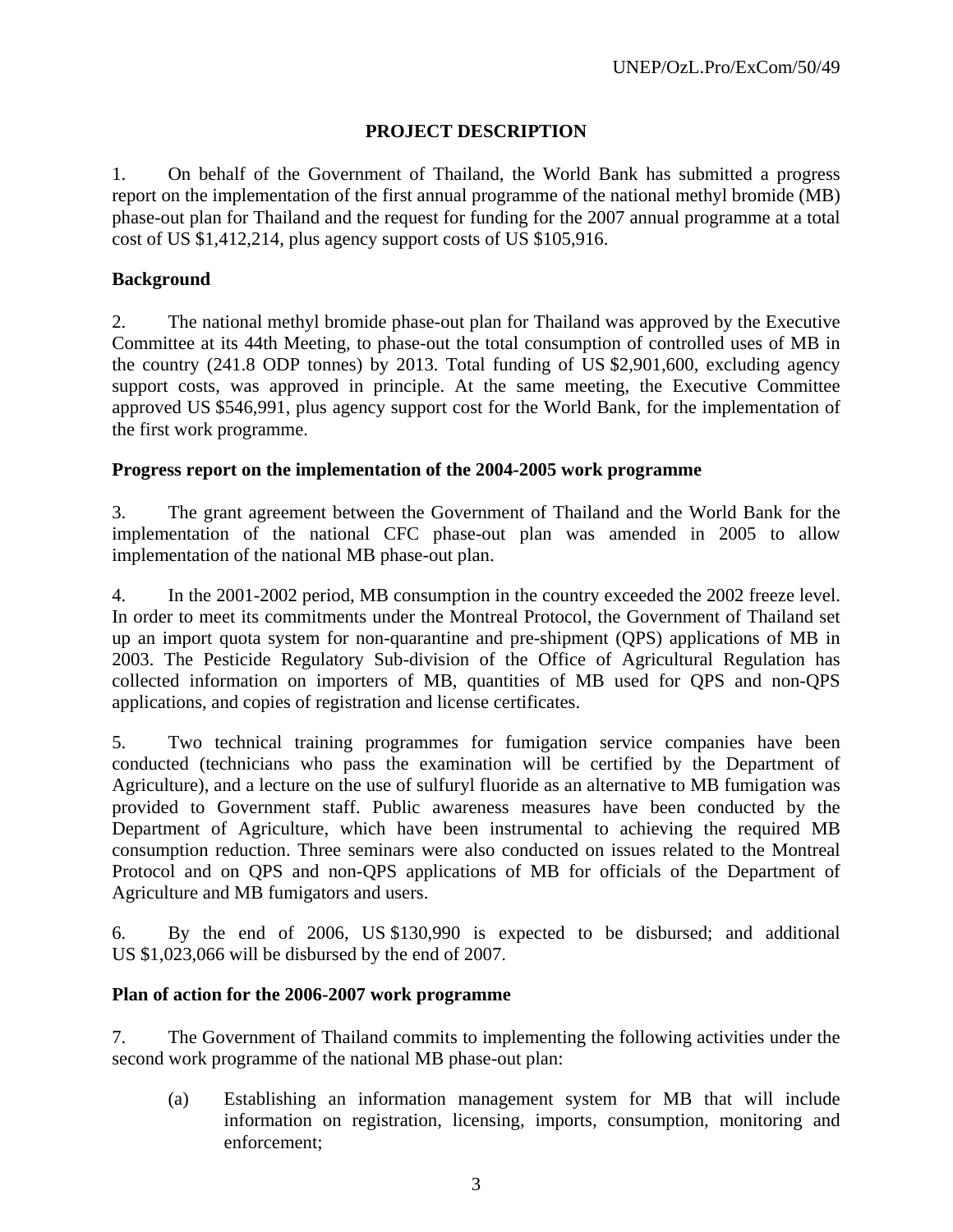- (b) Developing national standards for control of pests in storage facilities;
- (c) Establishing an insect resistance control unit to study the phosphine resistance of local pests;
- (d) Overseas training aimed at building the capacity of Government officials with regard to the implementation, monitoring and enforcement of regulations; developing specific material for the training programmes; and procuring equipment for 10 training centres;
- (e) Providing specific financial support, technical assistance and training to four groups of MB users that were identified in the phase-out plan;
- (f) Completing the establishment of the project management unit.

# **SECRETARIAT'S COMMENTS AND RECOMMENDATION**

# **COMMENTS**

8. The Secretariat noted that, as reported by the Government of Thailand under Article 7 of the Montreal Protocol, MB consumption has been reduced from 470.52 ODP tonnes in 2002 to 145.98 ODP tonnes in 2005. The 2005 consumption is slightly below the allowable level of consumption under the Montreal Protocol (i.e., 146.37 ODP tonnes) and also a little below the maximum allowable level of consumption in the agreement between the Government of Thailand and the Executive Committee (i.e., 146.6 ODP tonnes).

9. The Secretariat pointed out that the reduction in MB consumption so far achieved in Thailand has been met only through the import quota system. The World Bank explained that the Government had focused on the implementation of a strong regulatory control in the form of import quotas to bring the country into compliance with its MB obligations by the end of 2004. Public awareness and training programmes implemented by the Department of Agriculture had also resulted in a more conservative use of MB across the country.

10. Noting that training on the use of sulfuryl fluoride as a fumigant is being proposed in the second work programme, the Secretariat asked for an estimate of the time required for complete registration of this chemical in Thailand. The World Bank indicated that the registration process for this fumigant is underway and has been given high priority by the Department of Agriculture. However, knowing that certification of sulfuryl fluoride would involve a comprehensive and lengthy process and being aware of the need for an alternative to MB that was available on the market, the main alternative selected by the Government was phosphine. Training on the use of alternatives will focus on phosphine, and sulfuryl fluoride will only be promoted as a substitute fumigant once its registration process has been completed.

11. In regard to the overseas training programme, the Secretariat suggested that the resources involved could be used to select several local and/or internationally recruited fumigation experts to train a much larger number of persons in different topics related to fumigation. The World Bank indicated that the curriculum of the overseas training programme has been designed to provide selected, high-level officers from the Department of Agriculture with first-hand